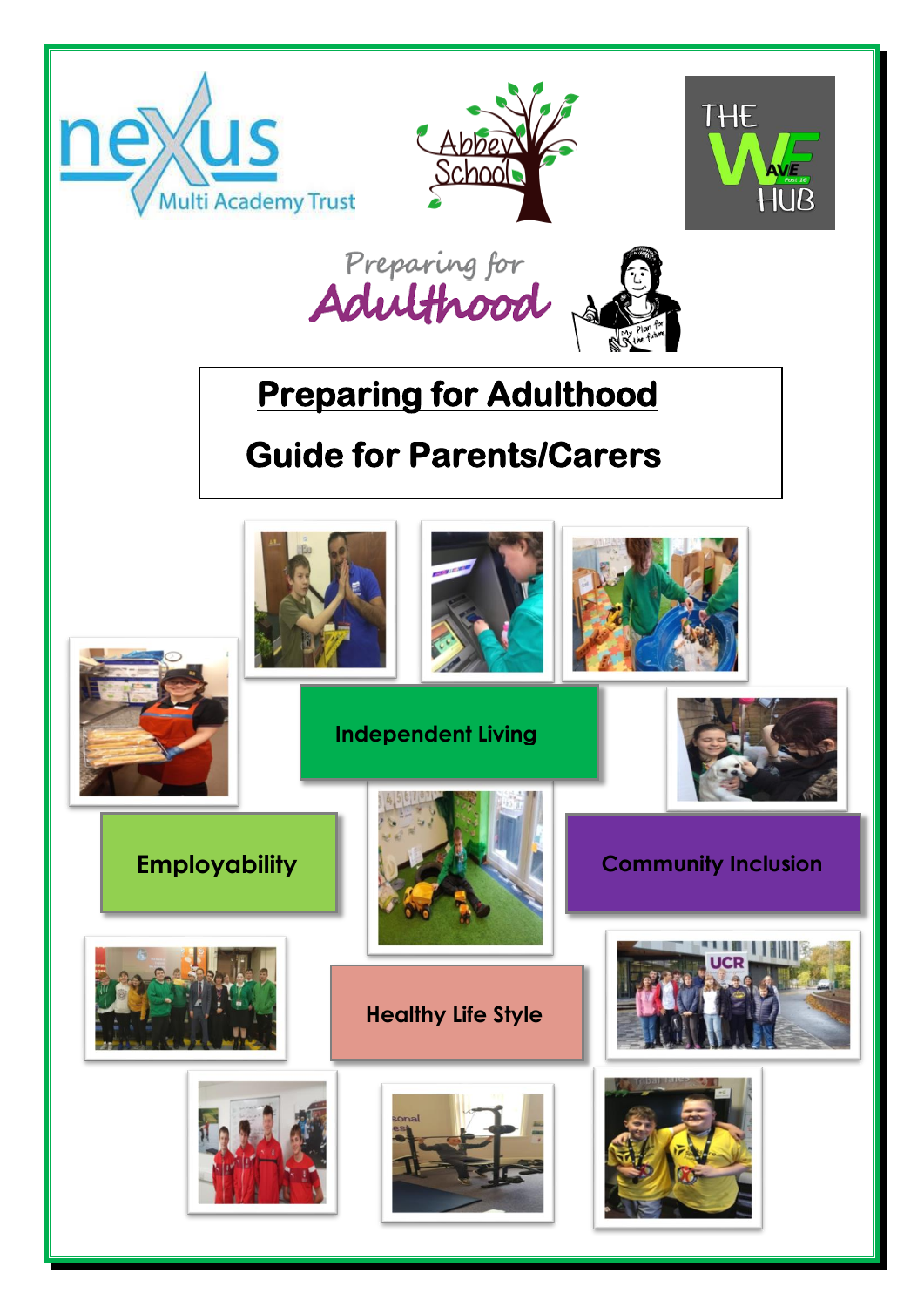

**Parents/Carers guide to preparing for adulthood**



## **What Does preparing for adulthood mean?**

Preparing for adulthood means preparing young people with special educational needs and or disabilities for:

- **Further Education and/or Employment** this includes exploring what your son/daughter will do during the day when they leave school, this may include attending a day service, further education, different employment options, such as supported employment, volunteering, as well as other daytime opportunities.
- **Being Independent** This means young people having choice and control over their lives, the support they receive, their accommodation and living arrangements, whenever possible
- **Being part of society** having friends and supportive relationships, and being part of their local community.
- **Being as healthy as possible in adult life** including moving to adult health services, having access to sport and keeping active and an annual health check.

These key 4 areas are embedded into your child's learning curriculum and journey of experiences from foundation early years and transition right through to Post 16.

## **What are the benefits of preparing for adulthood?**

- Planning and preparing early will make it a more positive experience and build confidence and independence for leaving school and transition to Adults Health and Social Care services and an understanding of what services are available to support them. Every young person's development will be different, so plans and services need to take account of this and be tailored to the individual and their family.

- The Benefits of planning and early integration into the curriculum is to create a platform of knowledge and experiences that enables the student by Year 9 to have a meaningful and successful progression which is supported to the student's needs.

- Any decisions or choices are flexible, as over time the child's ideas and choices may change. However early interventions enable students to maximise their opportunity to experiences within different career fields to achieve their aspirations and dreams.

- Within Abbey School every child will have an Annual Review Meeting in which inspirational long, medium and short term goals will be stated by the child and a clear Pathway created and recorded that is realistic and possible.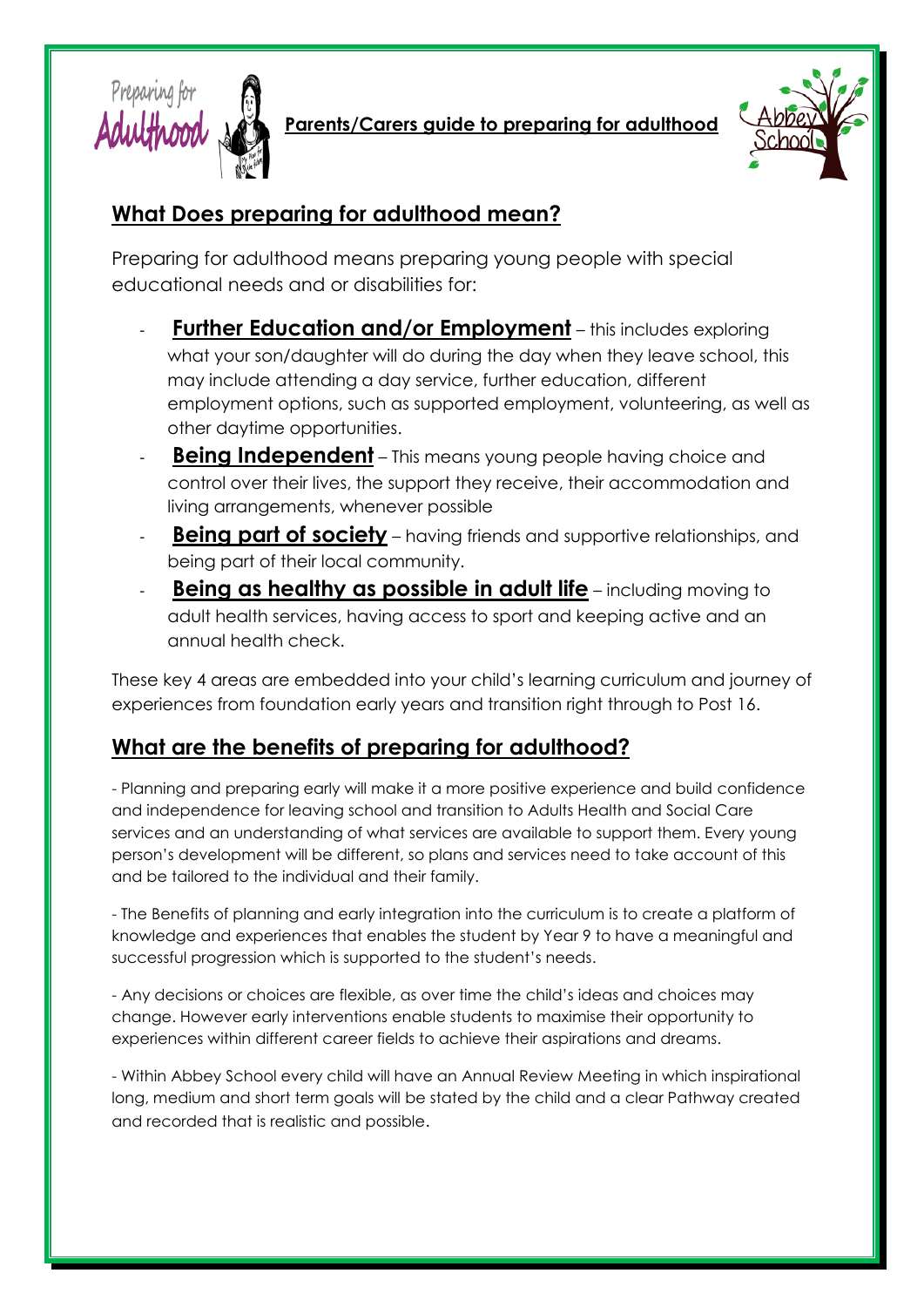# **Parents/Carers Guide to Preparing for adulthood**

#### **What to think about**….

You may have questions or concerns about a number of issues…..

. What your child will do and where they will go when they leave school?

- . If they will be able to find a job?
- . What Benefits and Money could they receive?
- . Where they will live or have short breaks?
- . How they will keep healthy and safe?
- . What Leisure and social activities are available in the community?
- . How they will stay in touch with, and make new, friends
- . Who to contact to pay for care and support?
- . Longer term plans

To make sure you get the most out of annual review meetings it is important to help your son/daughter to think about what they like and their hopes for the future before the meeting, This can also be supported by Class Teams within Abbey School.

#### **Who Can Help?**

There may be a number of people who will be working with you/your son or daughter such as:

- . Transition Worker or personal advisor . Early Help . Social worker . CAMHs . Teacher ... The Superson of the Speech & Language Therapist . GP . Youth Worker
- . Allied health professional
- .Doctor/Nurse



Speaking to and questioning your son/daughter about the 4 areas of preparing for adulthood at home continues learning and supports their journey to adulthood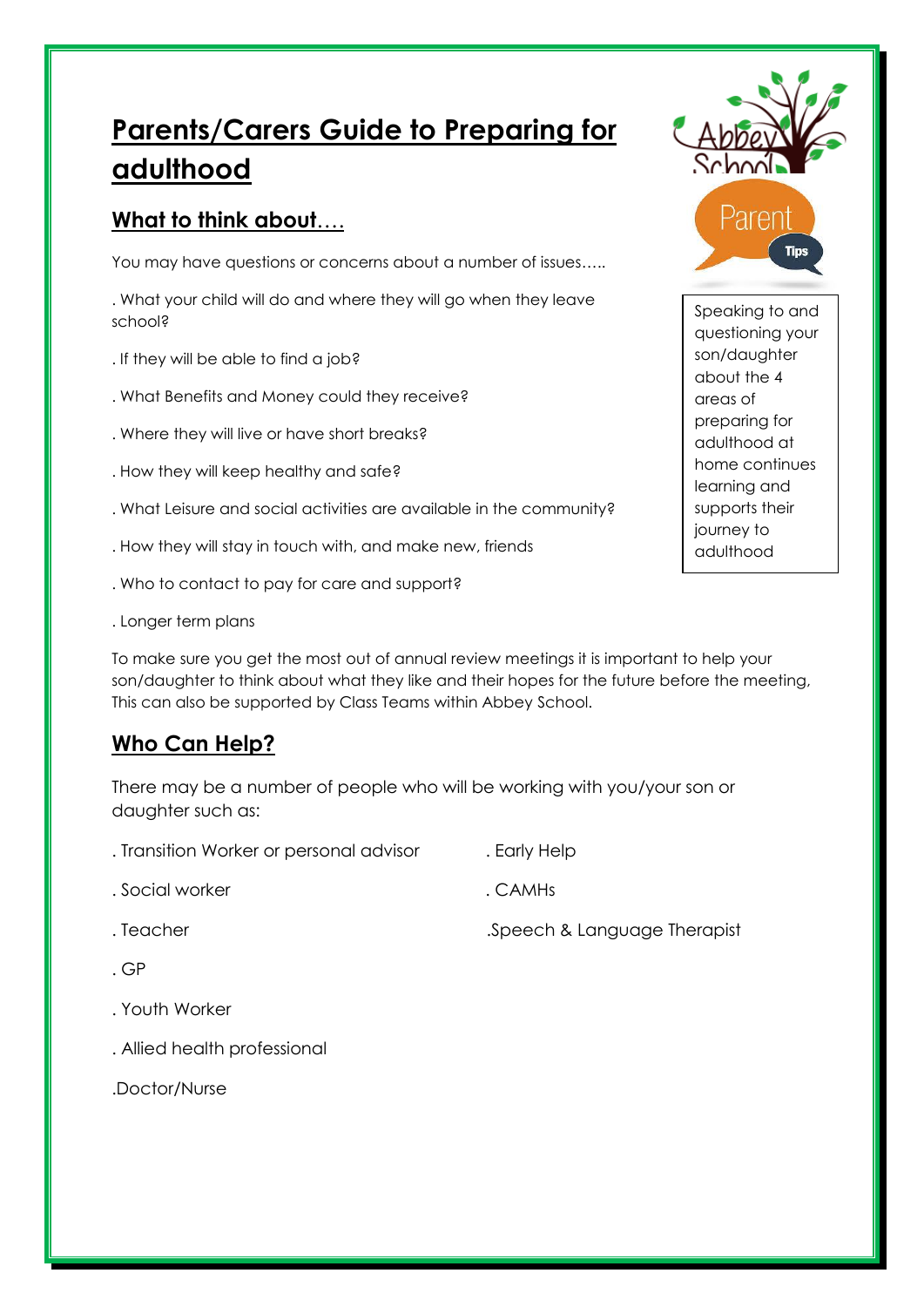## **What Happens at Early Years… Key Stage 1**

#### **Employment**



Employability is integrated into this fundamental stage of learning through the children interacting together in real world role plays such as Doctor, Nurse, Builder. This process of open imaginative learning and the children collaborating together enhancing team work and social skills.

The children are beginning to have an understanding of different roles and responsibilities of the role model and chosen character. This endorses the childs ability to adapt to new environment and follow instructions.

The reinforcement of positive experiences of work and using key employability words.

#### **Independent Living**

The origin of enhancing children's Independent skills is an important intervention at this early stage, through feeding and drinking, toileting and dressing skills the children are gaining fundamental life skills.

Independent living role play is incorporated within play through building Lego, kitchens and cleaning duties and delivers ownership, social skills and a rise in confidence for the children.

Telling the time and basic money skills are immersed into daily learning as well as turn taking and making choices

#### **Community Inclusion**

Cognitive and Physiological Learning at this stage is based around play and social interaction therefore children are learning how to make friends and find their own interests and personal preferences.

A child's communication skills through verbal/non-verbal is an important process at this stage and is supported through individual/group interventions. School trips are important to engage the children in real life experience, adaptation to new environments and social interaction.

#### **Health**

Promoting healthy lifestyles and inclusion of physical activity is optimum to a pathway into adulthood for all the children at Abbey School; children engage in weekly physical education lessons and outside learning. Making healthy food choices education is very important to our young people.

**PARENTING QUESTIONS** 

Who are your friends at school?

Have you played outside today?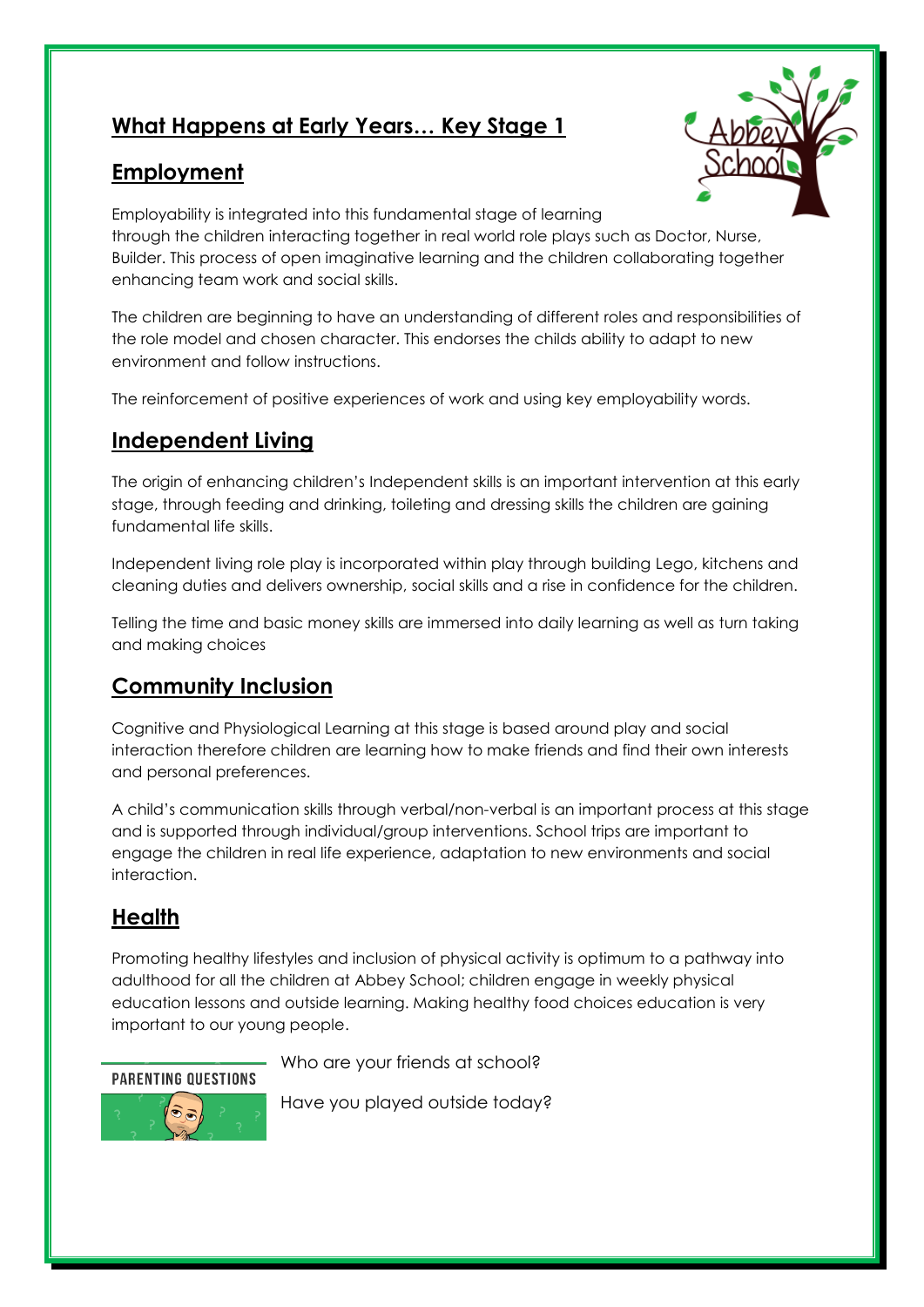# **What Happens at Foundation Key Stage 2**

## **Employment**



Through intervention of role play children are being to think about what they want to be when they get older in terms of careers,

personal interests and social circles and this is continued to be displayed through play and interaction. Children are meeting different staff within and out of school and beginning to understand different roles and adult responsibilities.

#### **Independent Living**

Children's money skills and time skills are developing through playing shop and leadership roles. The children are beginning to set themselves social and emotional targets through their own unique golden goals.

Children are using their money skills and education and it is been immersed into real life situations, i.e paying for snacks at school kitchen and out on school trips.

Brushing Teeth and personal hygiene is highlighted through learning and bringing in external visitors i.e dentist

Visits by the community police and emergency services enable young people to know how to stay safe and incorporates with employability.

## **Community Inclusion**

Children's friendships and relationships are widened though engaging within teams and children of other ages and abilities.

Playing within a team i.e lunch time clubs, afterschool clubs promotes social skills, leadership and attitudes that are valuable early interventions for adulthood

#### **Health**

Children are beginning to be aware of their own bodies, feelings and emotions and early interventions of coping strategies to support students.

The promotions of healthy diets are suggested and physical activity are continued to be endorsed.

PARENTING OUESTIONS



How do you Feel today?

What is your Lion Leadership role in your class?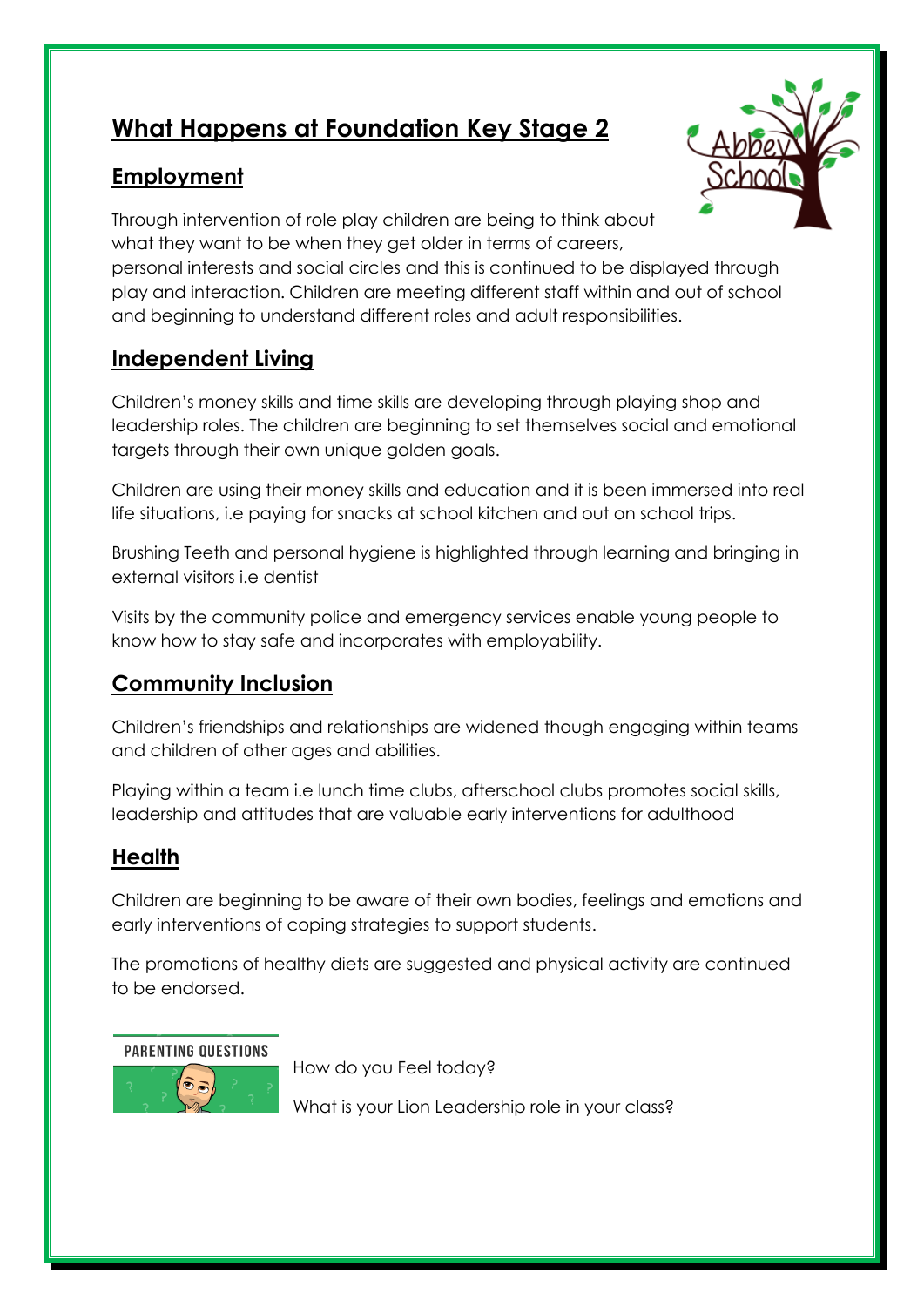# **Whats Happening at Key Stage 3?**

#### **Employment**



The young people are starting to talk and think about their future options and career choices, this is interlinked with guest speakers and face to face encounter with employers and employees to raise their aspirations and career guidance.

Student's personal interests and ambitions are being integrated into their personal pathway plans and knowledge of how these transferrable skills and interest can be taken into the work place.

Enterprise projects at school events

#### **Independent Living**

Cooking and life skills are introduced within the weekly timetable to enable students to learn independent skills .

Students are gathering road and bicycle safety skills.

Following instructions through student internal activities and leadership roles and enhancing their personal skills.

Students are learning and using the internet safely and are educated about the positives and dangers od social media.

## **Community Inclusion**

Students understanding about safe healthy friendships and relationships, know about bullying and what to do in different social situations.

Stranger danger awareness in the community, coping skills with new environments and situations.

#### **Health**

Starting Puberty and being able to say if there is pain or health problems.

Knowing who and where to get health support

Continued inclusion of physical activity and personal health education, knowledge of the effects of poor health and obesity

#### **PARENTING QUESTIONS**

What do you want to be when you get older?



Where would you like to live when your older?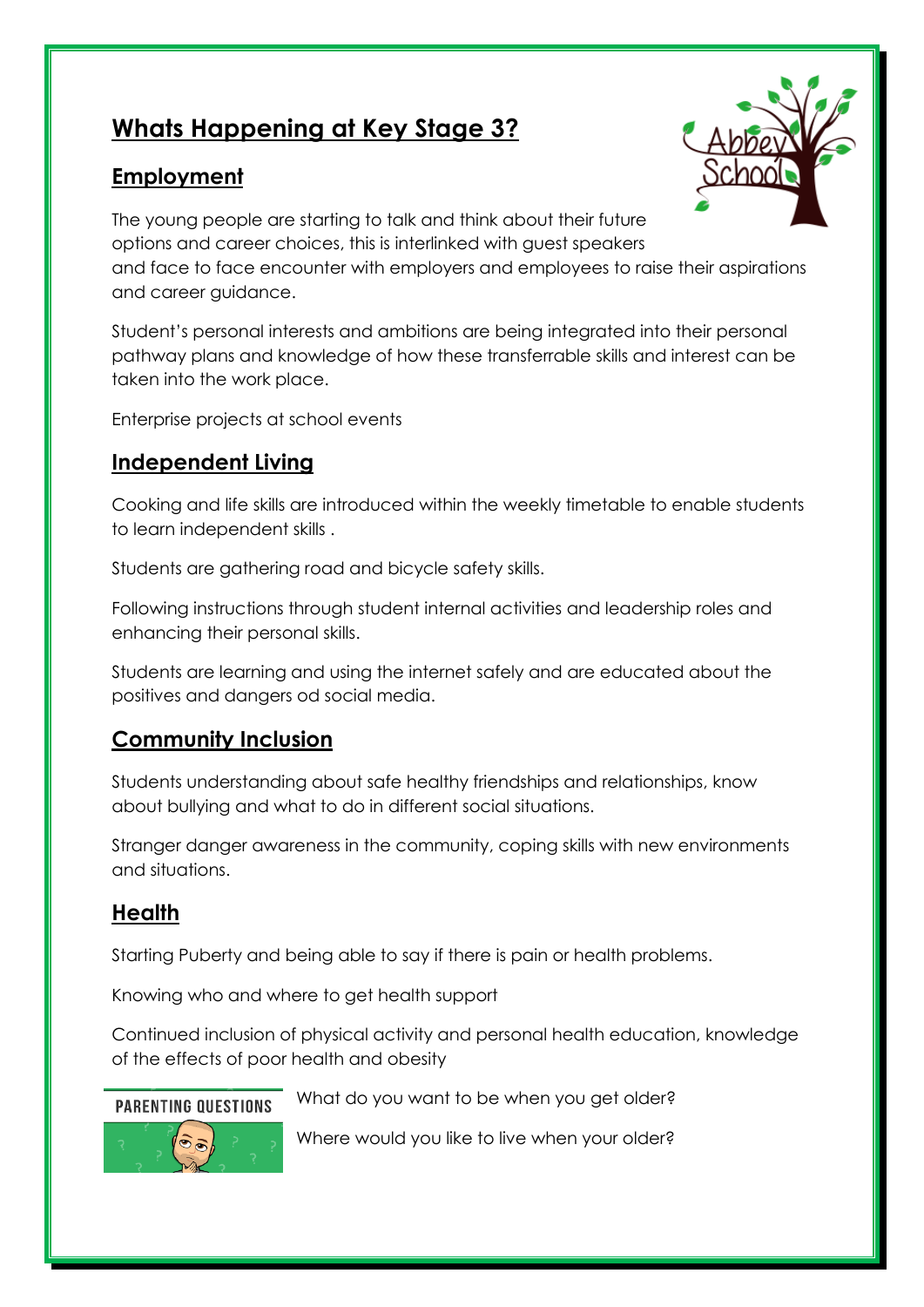## **Whats happening at Key Stage 4?**

#### **Employment**



Students are considering personal further education options/careers and visiting local provisions and providers

Structured Careers education programme delivered to increase students awareness of skills and personal values needed within the workplace, mock interviews and CV writing.

Enterprise projects and knowledge of running a business and entrepreneur qualities.

Taster internal/external work experience sessions

Starting Vocational BTEC qualifications..i.e Health & Social care

#### **Independent Living**

Travel training – Buses, Trains

Continuing to develop cooking and life skills within the school house i.e cleaning, ironing.

Budgeting and money skills, Bills etc

Managing the Internet and social media safely.

#### **Community Inclusion**

Students are gaining a bigger picture of the world and building resilience

Students can socialise and are immersed with other students through PE (play unified) and after school activities

Interaction with different age groups and abilities

Engaging in Schools trips and participating in residential experiences.

#### **Health**

Sex Education

Mental health awareness, Drugs and alcohol education

Healthy relationships

PARENTING OUESTIONS

How do you keep safe on the internet?



How are you spending your money?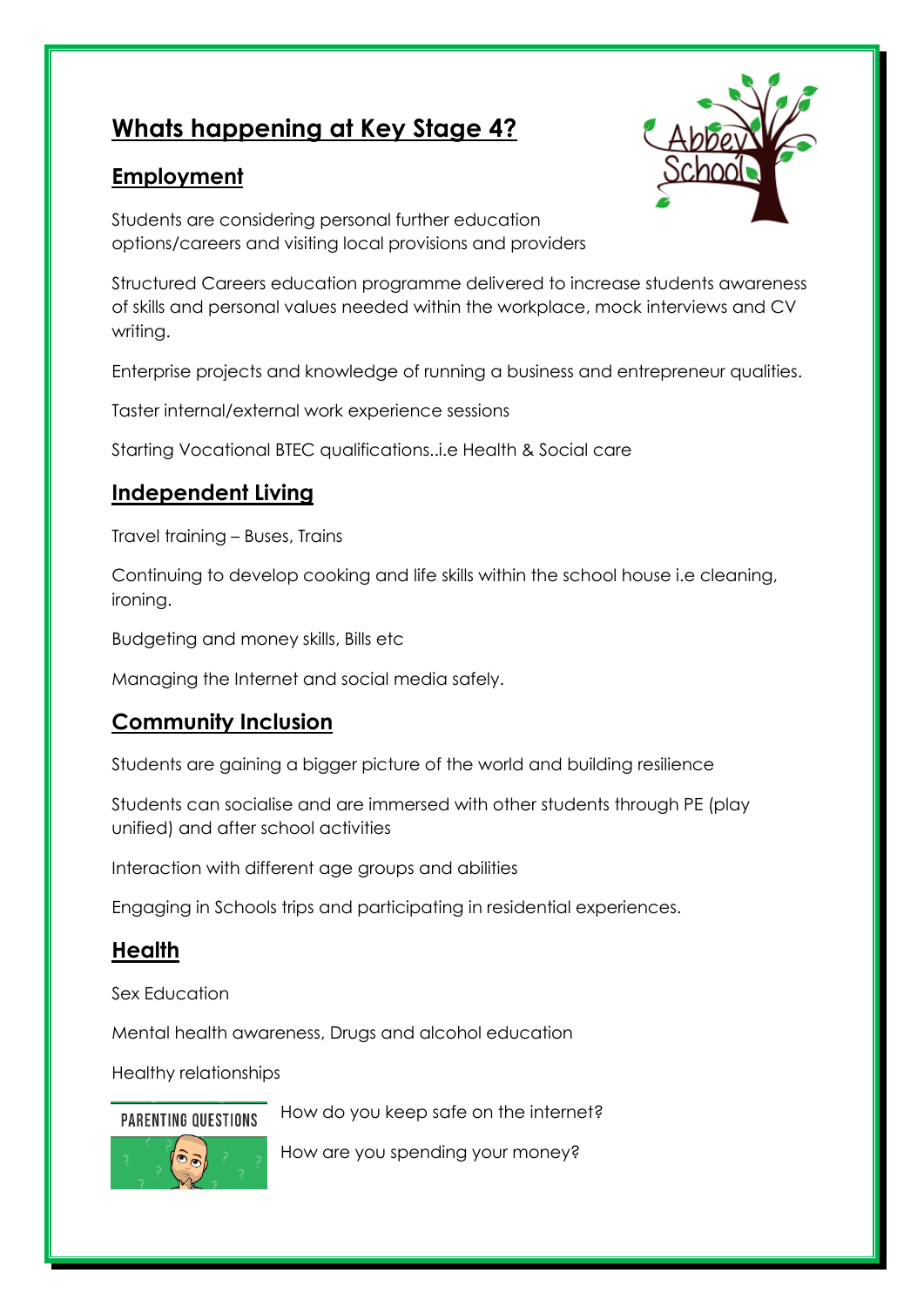## **Whats Happening at Post 16?**

#### **Employment**

THE



The students and participating in meaningful work experiences with a variety of companies, the student's choices of work placements are linked to and highlighted to their views stated in their annual reviews.

Students engage in external employability programmes which support them create their own CVs, develop personal and real life work skills and knowledge of their future options i.e apprenticeships, traineeships, Further education and employment.

Students are visiting local colleges/university to support their choices and options for their next steps

#### **Independent Living**

Students engage weekly in community activities i.e shopping, budgeting, cleaning. Travel training is incorporated within the weekly curriculum and participate in weekly trips using a range of travel options . Identifying and researching future living housing options.

#### **Community Inclusion**

Within our new post 16 provision based in the heart of Rotherham Centre, Students engage within the local community and businesses. Students learn about being safe in the community and have visits from the local police and services to know what to do to keep safe.

#### **Health**

In our Post 16 building we have our own gym which students use within their weekly timetable, Students plan, buy and prepare a healthy weekly menu. Mental health is supported through mindfulness and meditation.



Where would you like to live in the future?

Would you like to go to college or work through an apprenticeship?

Can I help you to travel independently?